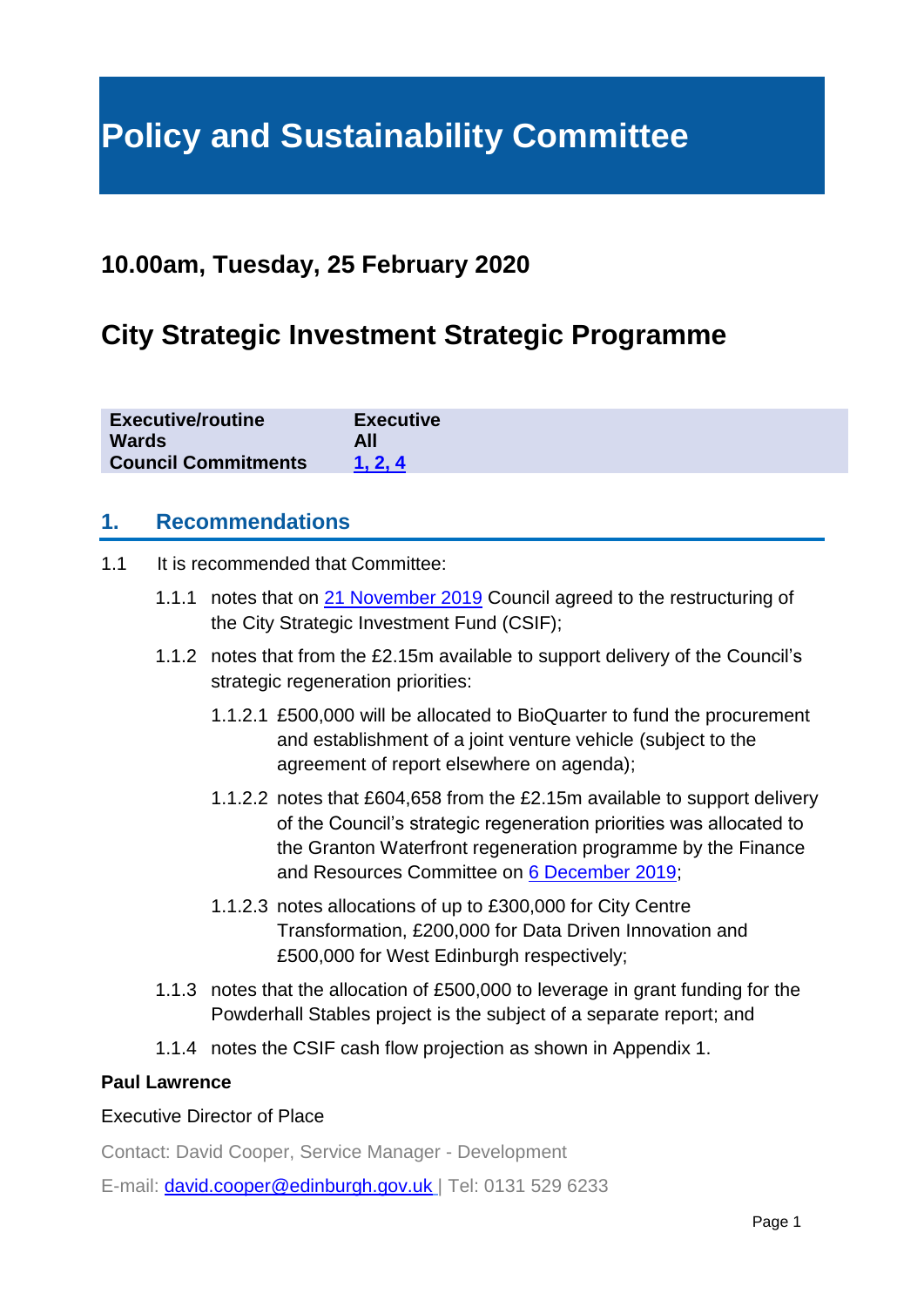**Report**

# **City Strategic Investment Fund Strategic Programme**

### **2. Executive Summary**

- 2.1 This report provides an update on the City Strategic Investment Fund (CSIF) balance following the decision taken by Committee in October 2019 to restructure the fund.
- 2.2 It also includes allocations being made to BioQuarter and Powderhall Stables projects, both of which are the subject of separate reports on the agenda.
- 2.3 Appendix 1 sets out tables with cash flow projections for each of the sections of the CSIF showing current balance, projected income and expenditure.

### **3. Background**

- 3.1 On [7 February 2013,](https://democracy.edinburgh.gov.uk/CeListDocuments.aspx?CommitteeId=150&MeetingId=956&DF=07%2f02%2f2013&Ver=2) the Council approved the creation of the CSIF to "create new development opportunities, support business innovation, deliver jobs and promote economic growth in Edinburgh". It was established as an evergreen fund which provides debt and equity finance for projects delivering a return on investment. The Council agreed to capitalise the CSIF with £7.5m. An investment strategy for the fund was agreed by the Economy Committee on [29](https://democracy.edinburgh.gov.uk/CeListDocuments.aspx?CommitteeId=276&MeetingId=1943&DF=29%2f04%2f2014&Ver=2)  [April 2014.](https://democracy.edinburgh.gov.uk/CeListDocuments.aspx?CommitteeId=276&MeetingId=1943&DF=29%2f04%2f2014&Ver=2) On [7 June 2018,](https://democracy.edinburgh.gov.uk/CeListDocuments.aspx?CommitteeId=287&MeetingId=2520&DF=07%2f06%2f2018&Ver=2) updated repayment terms for the CSIF were agreed by the Housing and Economy Committee.
- 3.2 Housing and Economy Committee on [21 March 2019](https://democracy.edinburgh.gov.uk/CeListDocuments.aspx?CommitteeId=287&MeetingId=4954&DF=21%2f03%2f2019&Ver=2) agreed to a wider review of the use of the CSIF to ensure it is deployed to meet the priorities of the economy strategy and wider city development and regeneration aims, including whether it is appropriate to increase the fund to help meet these objectives.
- 3.3 At the Policy and Sustainability Committee meeting on **25 October 2019** a new strategy for the use of the CSIF was agreed and at Council on the 21 November 2019 this strategy was endorsed. Council also agreed to move £902,084 of the fund into unallocated reserves.
- 3.4 The new arrangements separate the fund into three categories as follows:
	- 3.4.1 Strategic Programme £2,150,000 was allocated to support the Council's strategic development programme on a non-refundable basis;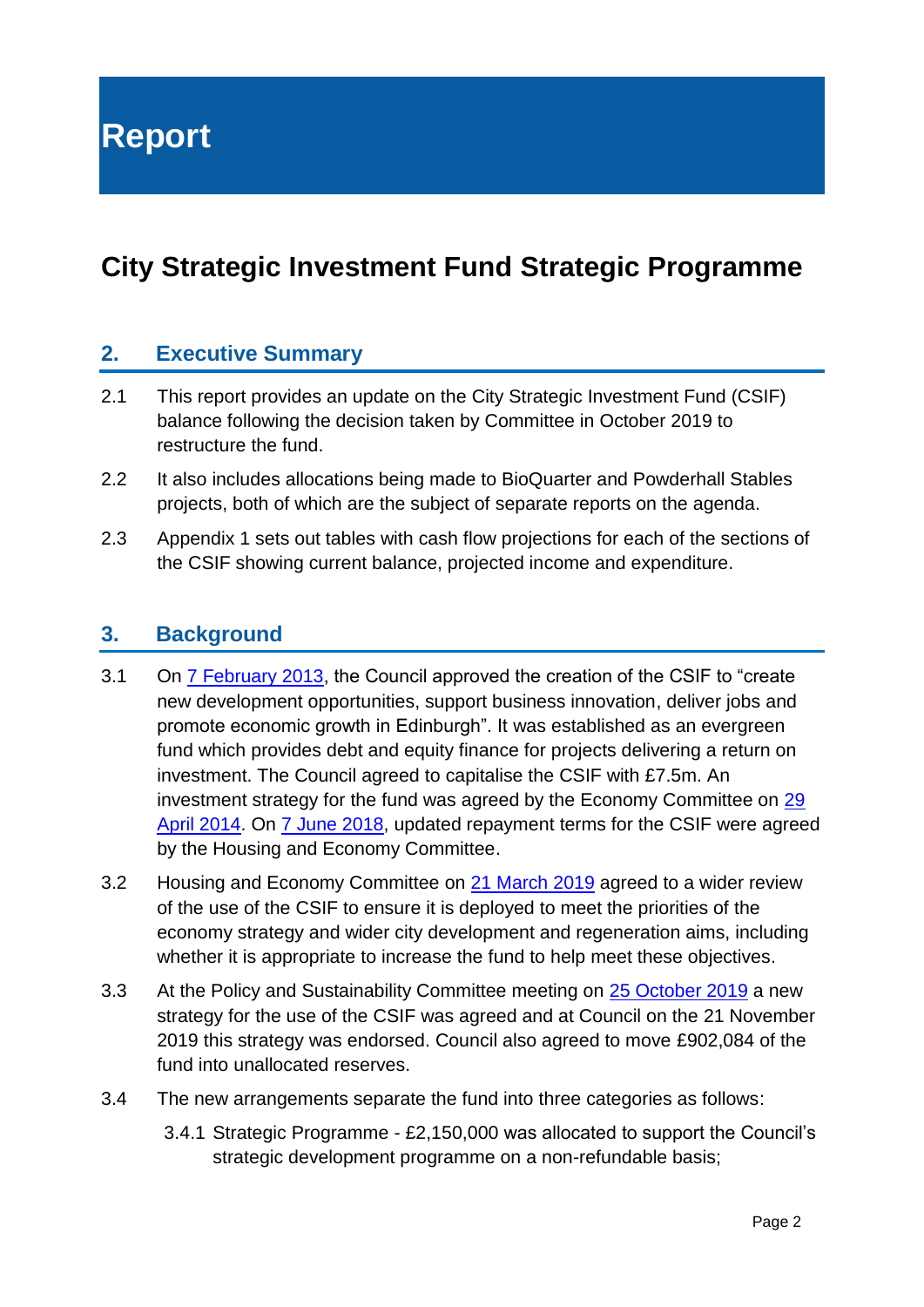- 3.4.2 Match Funding £500,000 was allocated on a non-refundable basis to allow the Council to access external funding programmes where match funding is required or desirable; and
- 3.4.3 Loan Funding -The overall value of the CSIF Loan Fund is £3,947,916 after the transfer of £902,084 into the Council's unallocated reserves although the cash balance is currently £145,000.
- 3.5 Appendix 1 shows three tables showing the cashflow projections for each of these categories. For the avoidance of doubt the tables treat funding commitments as expenditure in order that Committee can see where there are still funds available for investment.

# **4. Main report**

#### **Strategic Programme**

- 4.1 The Council has allocated £2.15m to support the Council's strategic development programme concerned with the economic regeneration and growth of the city. The key projects making up the programme are Edinburgh Waterfront, BioQuarter, Edinburgh City Centre Transformation (ECCT), Data Driven Innovation (DDI) and West Edinburgh.
- 4.2 Council agreed to ring-fence this money for a period of five years. The following sections set out how and when this funding will be apportioned across the identified projects.

#### *Edinburgh Waterfront*

4.3 Funding of £604,658 has now been allocated to the Granton Waterfront regeneration project to fund project management costs during the planning stage of the project, leading to the finalisation of an outline business case. A separate report on this project is included elsewhere on this agenda.

#### *BioQuarter*

4.4 A strategic business case (SBC) for the BioQuarter is included elsewhere on the agenda for this Committee. It seeks approval of a £500,000 allocation to develop the project to full business case (FBC) including the procurement of a private sector partner.

#### *Edinburgh City Centre Transformation*

- 4.5 In [September 2019,](https://democracy.edinburgh.gov.uk/documents/s6418/Item%208.3%20-%20Edinburgh%20CCT%20Finalised%20Strategy%20-%20referral%20to%20Council%20FINAL.pdf) the Council approved a Finalised Strategy and the development of a 10-year Programme Delivery Plan programme for transforming the city centre. Up to £300,000 has been committed from the CSIF strategic programme to ECCT in order to fund project management resources within the Council and potentially provide initial funding to implement this programme.
- 4.6 A further report will be provided to Committee in due course setting out the detail of this proposed expenditure, prior to any money being spent.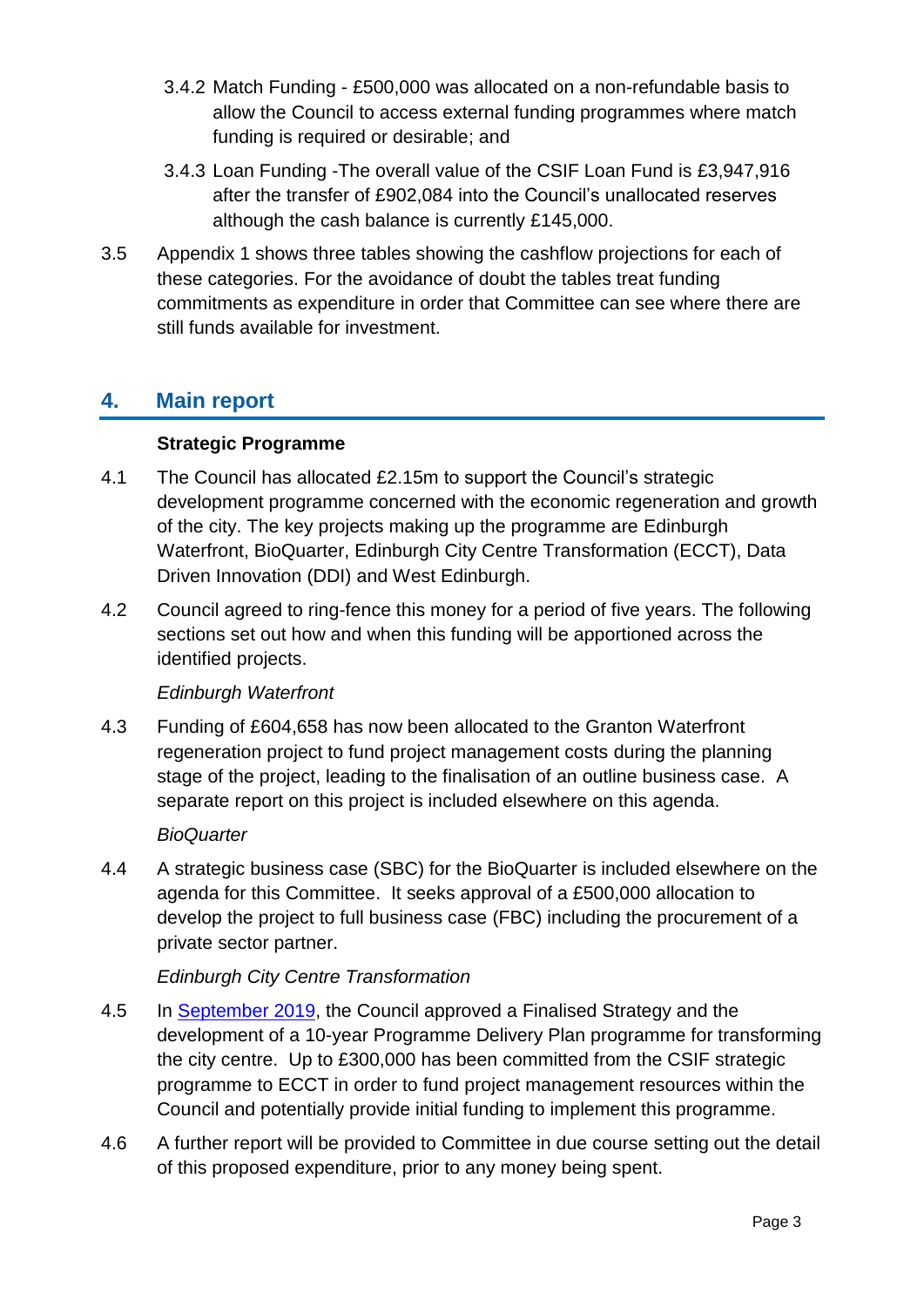*Data Driven Innovation (DDI)*

- 4.7 The University of Edinburgh and the City of Edinburgh Council officers are currently considering new opportunities to attract investment to the city which would deliver DDI and Smart Cities outcomes.
- 4.8 This work is at a very early stage and is likely to take up to six months to develop a comprehensive business case. It is intended to set aside up to £200,000 from CSIF for delivery of the business case.
- 4.9 A report will be provided to Committee on this once the business case has been developed.

#### *West Edinburgh*

- 4.10 The West Edinburgh Economic Study is currently underway, and its outputs will be used to help inform the draft City Plan 2030 which will then be the subject of public consultation. It will also identify potential delivery models and possible public sector interventions.
- 4.11 A commitment of up to £500,000 has been made to West Edinburgh to recognise the expected need for further action on the part of the Council in developing a business case for future infrastructure delivery.
- 4.12 A progress report on West Edinburgh will be provided in June 2020. A further report will also be provided to Committee in due course setting out the detail of this proposed expenditure, prior to any money being spent.
- 4.13 From the £2.15m allocation to support the Council's strategic development programme £45,342 remains available for project funding as shown in Table 1 in Appendix 1.
- 4.14 It should be noted that while this funding is not being treated as a loan with a strict requirement for repayment, every effort will be made to recover this money as projects move into the capital expenditure stage.

#### **Match Funding**

#### *Powderhall Stables*

- 4.15 A report elsewhere on the agenda seeks approval of a £500,000 allocation to match a bid for £1.21m from the Scottish Government's Regeneration Capital grant Fund (RCGF) for the refurbishment of Powderhall Stables.
- 4.16 This would exhaust the match funding allocation of the CSIF as shown in Table 2 in Appendix 1.
- 4.17 This use of the match funding money was previously agreed on a nonrefundable basis. As such, it has been assumed that the project would not need to refund this money if allocated by Committee. It is also unlikely that the project would be able to bear this cost. Even if this was managed by extending the repayment period, it would take at least a further 18-20 years to pay back the capital and interest.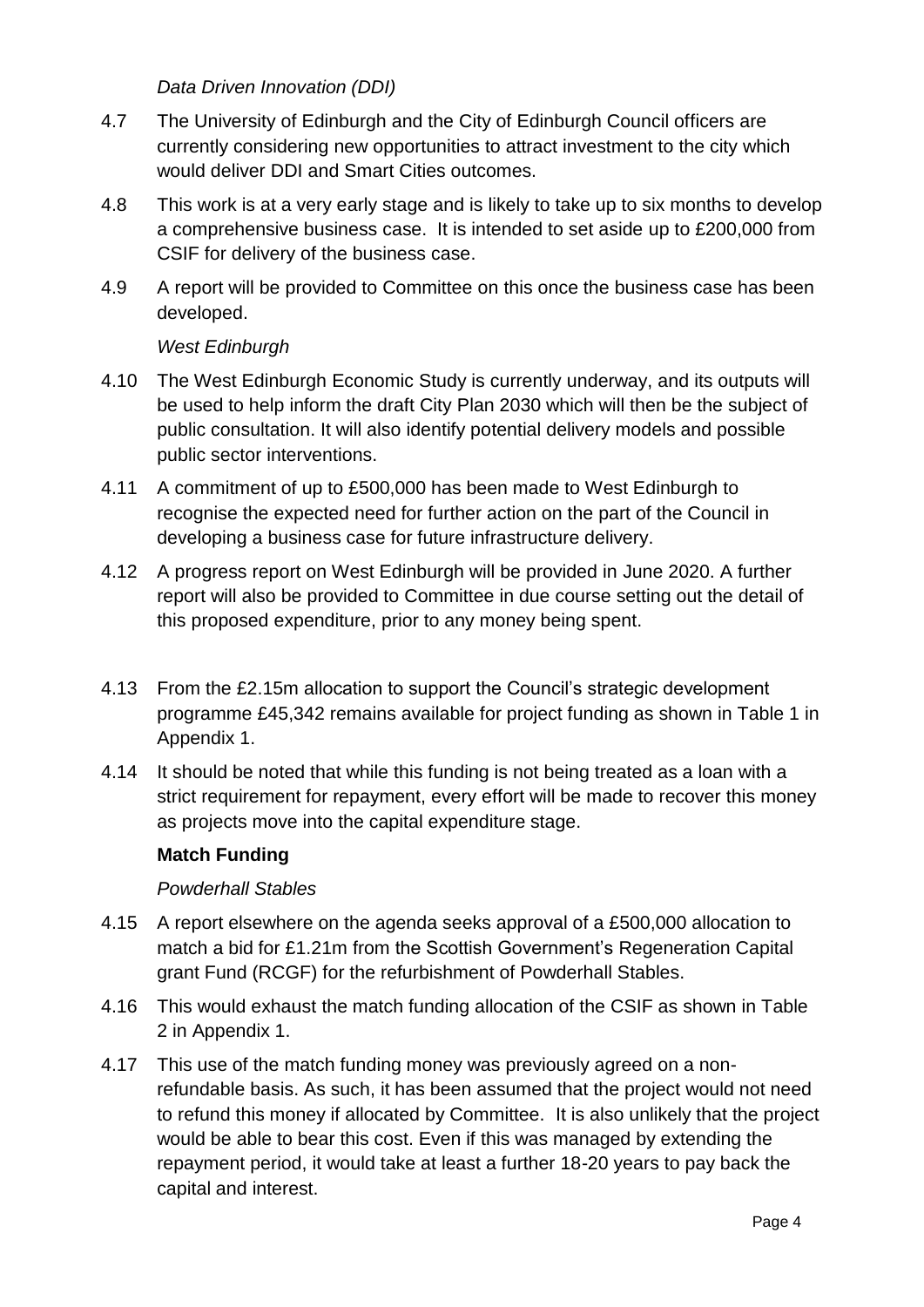#### **Loan Funding**

#### *Powderhall Stables*

4.18 A report elsewhere on the agenda seeks approval of a £290,000 loan for the refurbishment of Powderhall Stables. This would exhaust the loan funding allocation of the CSIF as shown in Table 3 in Appendix 1 but it is projected that this would be repaid by 2029/30 along with an uplift of approximately £50,000 reflecting interest payments of 3% per annum (the exact repayment date and interest payments would depend on the income that could be secured from Powderhall Stables).

# **5. Next Steps**

- 5.1 Committee will continue to receive information on development proposals, match funding applications and proposed resource allocation to strategic development priorities as these emerge, for approval.
- 5.2 Regular reports will also be provided to the Policy and Sustainability Committee setting on progress and feedback on agreed projects.

# **6. Financial impact**

- 6.1 The current cash balance for each of the sections of the CSIF are set out in Appendix 1 below. There are sufficient funds available for the allocations proposed in this report and the others connected to CSIF elsewhere on the agenda.
- 6.2 While the strategic programme funding and match funding are agreed on a nonrecoverable basis, it is intended that all efforts will be made to recover funding for the CSIF strategic programme when projects move to capital funding stages.

# **7. Stakeholder/Community Impact**

7.1 The estimated stakeholder and community impact will be provided in relation to individual projects as and when reports seeking funding approvals are provided.

# **8. Background reading/external references**

8.1 None.

# **9. Appendices**

9.1 Appendix 1 – City Strategic Investment Fund: Projected Cash Flow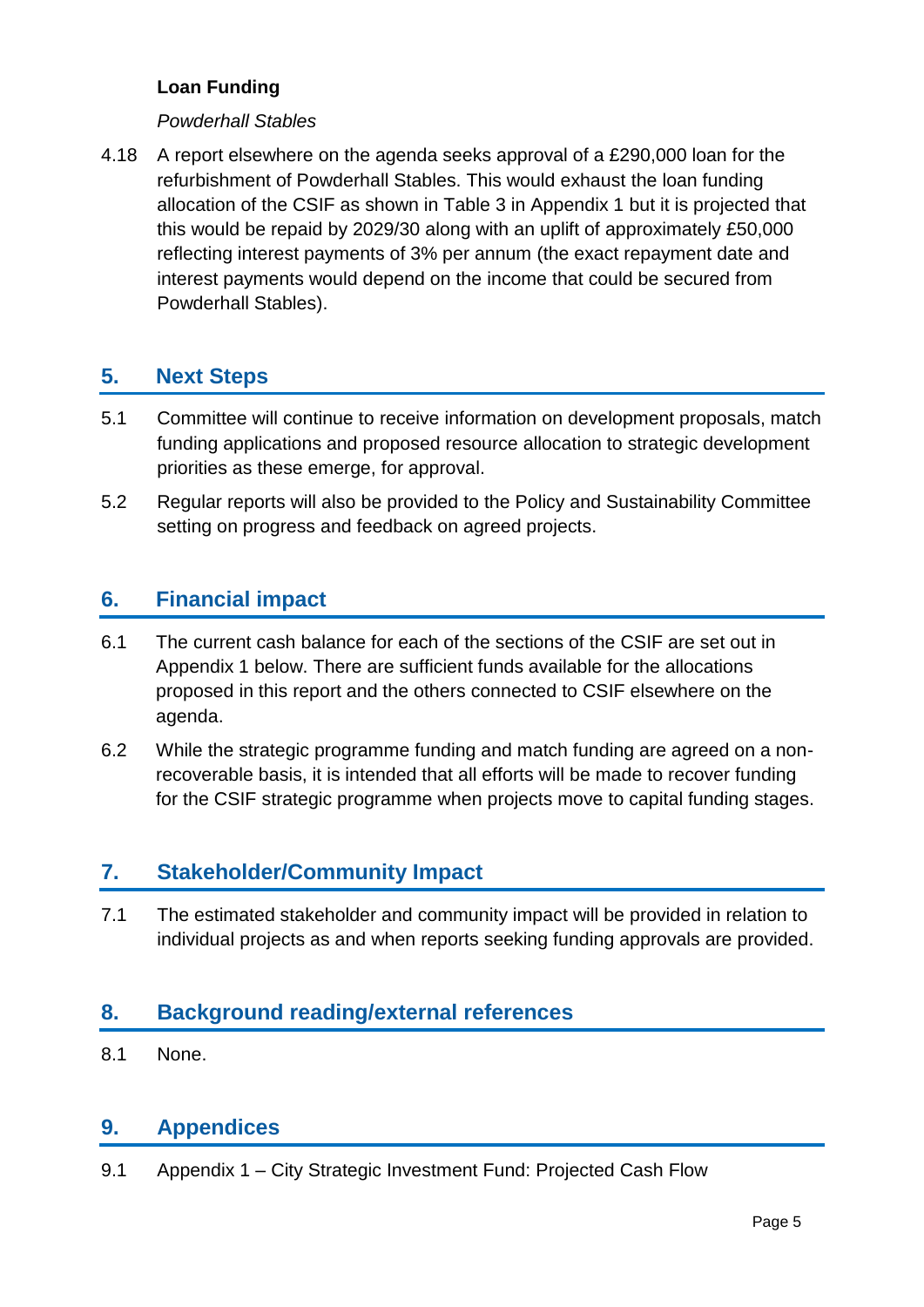#### **Appendix 1 – CSIF: Projected Cash Flow (Based on agreed allocations)**

| <b>Project</b>                    | 2018/19    | 2019/20     | 2020/21        | 2021/22 | 2022/23 | 2023/24 |
|-----------------------------------|------------|-------------|----------------|---------|---------|---------|
| <b>Edinburgh Waterfront</b>       |            | (E604, 658) |                | -       |         |         |
| <b>BioQuarter</b>                 |            |             | (E500,000)     |         |         |         |
| <b>City Centre Transformation</b> |            |             | $(E300,000)^*$ |         |         |         |
| Data Driven Innovation            |            |             | $(E200,000)^*$ |         |         |         |
| West Edinburgh                    |            |             | $(E500,000)^*$ |         |         |         |
| <b>Balance at year end</b>        | £2,150,000 | £1,545,342  | £45,342        | £45,342 | £45,342 | £45,342 |

Table 1 – Strategic Programme Commitments – Total Value - £2.15m

Amount currently available having regard to proposed allocations =  $£45,342$ 

\* These allocations will be up to the amount shown. Further information on how these monies will be used will be presented to Committee once more detailed plans have been developed.

#### Table 2 - Match Funding Commitments – Total Value - £500,000

| <b>Project</b>             | 2018/19                  | 2019/20                  | 2020/21    | 2021/22                  | 2022/23                  | 2023/24 |
|----------------------------|--------------------------|--------------------------|------------|--------------------------|--------------------------|---------|
| Powderhall                 | $\overline{\phantom{0}}$ | $\overline{\phantom{0}}$ | (£500,000) | $\overline{\phantom{0}}$ | $\overline{\phantom{0}}$ |         |
|                            | $\overline{\phantom{0}}$ |                          | -          | $\overline{\phantom{0}}$ | -                        | -       |
| <b>Balance at year end</b> | £500.000                 | £500,000                 | £0         | r r                      | r,<br>τu                 | £0      |

Amount currently available having regard to proposed allocations =  $£0$